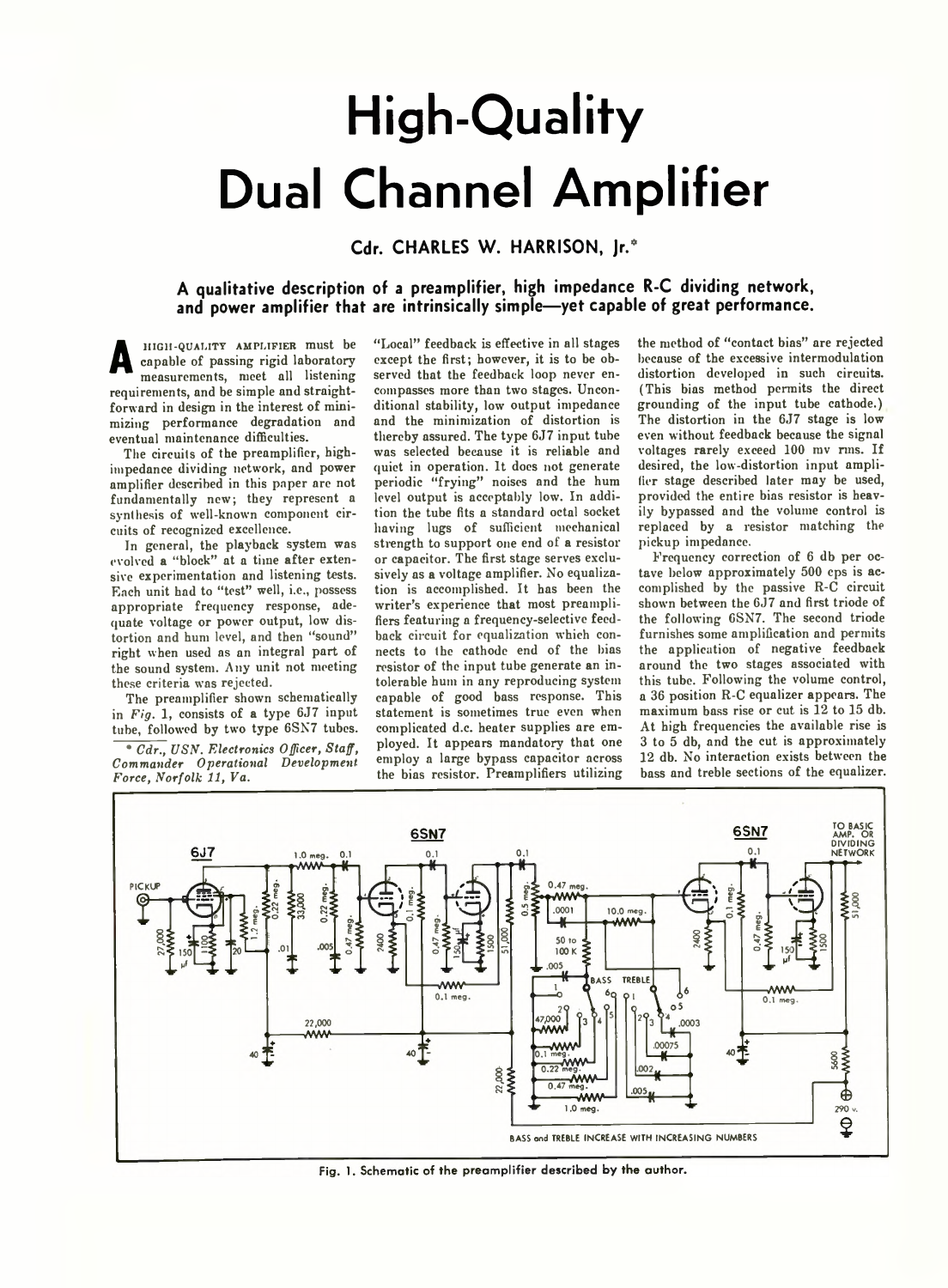The resistor marked 50,000-100,000 should be selected on the basis of bass equalization required. Bass progressively increases as its value is reduced. The equalizer is followed by a two stage amplifier, using a second GSN7. Voltagecontrolled feedback is applied around these two stages to minimize distortion and yield low output impedance. A cathode bi pass capacitor is used in the output stage to eliminate degeneration at this point which would tend to raise the output impedance. If desired a cathodefollower output stage may be added to this preamplifier provided the power amplifier to be used in not high gain; otherwise hum problems are sure to be encountered. If feedback is not required around the first half of the 6SN7, the second half may be wired as a cathode /follower. With slight circuit redesign, type 12AY7 low-noise dual triodes could be used in lieu of the 6SX7 tubes. If an FM tuner input is required, a two-position shorting-type switch should be installed adjacent to the volume control on the left.

The hum level of this preamplifier is extremely low. From experience the author can report that nothing is gained in this respect by the employment of d.c. on the tube heaters. It has been found that less than one-third of the equalizer positions available are needed in practice to compensate for the various recording characteristics in use.

This preamplifier does not feature

built-in AES, NAB RIAA (new orthophonic) response characteristics. The philosophy of precise preamplifier equalization which fails to take into account the frequency response of the pickup, power amplifier, and speaker to be employed is a mystery to the writer. System, rather than component engineering is required. As a practical example, suppose that the AES playback characteristic is specified for a given recording and that this response curve is built into the preamplifier. Excellent results will undoubtedly be obtained provided the pickup, power amplifier, and speaker arc flat. Now let it be assumed that the speaker (high-frequency driver in a dual  $loudspear$ ) is down  $12.5$  db at  $12,000$ cps, which is not at all unusual. The program material in this frequency region is now attenuated by some 12.5 db more than required by the AES playback curve. Percussion instruments will appear to be in the background, a condition not acceptable to a person who enjoys "high-highs." To approximate the AES play-back curve for a given sound system may actually require a preamplifier having essentially flat response above 500 cps; the high-frequency pre-emphasis used in recording being more or less offset by the high-frequency rolloff of the loudspeaker and pickup being employed. In addition to the factors mentioned above affecting preamplifier equalization, the influence of listening room acoustics must be given due weight.



**Fig. 2 Schematic of the high-impedance R-C dividing network between the amplifier and the inputs to the two power amplifiers.**

A dual-channel amplifier has several advantages over a single amplifier for driving a dual loudspeaker. The use of a distortion-producing dividing network at high signal levels is avoided, as is the power-consuming attenuator normally required in the high-frequency channel to obtain bass and treble balance. The divided transmission system permits exact impedance matching between amplifiers and speakers and additionally permits one to obtain optimum generator impedance in driving the bass and treble speakers. This is generally impossible when a dividing network is interposed between an amplifier and dual loudspeaker. This scheme is a good way of achieving linear transmission of low frequencies (such as emanate from drums, gun shots, explosions, and thunder) together with linear transmission of high frequencies (such as emanate from triangles, castanets, cymbals, and tambourines), without severe modulation of high frequencies by the low frequencies.

The circuit diagram of an K-C dividing network employing cathode follower input and output stages is shown in *Fig* 2. Two type 12AY7 tubes are used; one in each channel. The values of capacitors and resistors shown result in an 800-cps crossover. If, for example, a crossover frequency of 500 cps is desired, the values of the filter capacitors should be multiplied by the ratio 800/500. The resistors do not change value. Similarly, multiplying the capacitor values by 800/1500 yields a crossover frequency of 1500 cps. Each R-C section of both filters should be adjusted to be down 1 db at 800 cps (for 800-cps crossover) by padding the appropriate capacitor and resistor so that the total attenuation for all three sections in cascade is 3 db. The low-frequency filter provides an attenuation approaching 18 db per octave above the crossover frequency, and the highfiequency filter provides an attenuation approaching 18 db per octave below the crossover frequency. By actual measurement on the R-C dividing network constructed by the author, the low-frequency filter is down 11 db at 1600 cps and the treble filter is down 11 db at 400 cps. Thus the attenuation afforded by the three-section R-C filters is 11 db in the first octave, the crossover frequency being taken as reference. The input impedance of the dividing network is extremely high. The output impedance of each channel is low, permitting the use of rather long cables to the bass and treble power amplifiers without deleterious effect on the high frequencies. Ten volts rms will not over-drive the dividing network. If the network is used in conjunction with power amplifiers like the one to be described in the following section the operating level need not exceed one-half volt. Thus essentially distortionless operation is assured.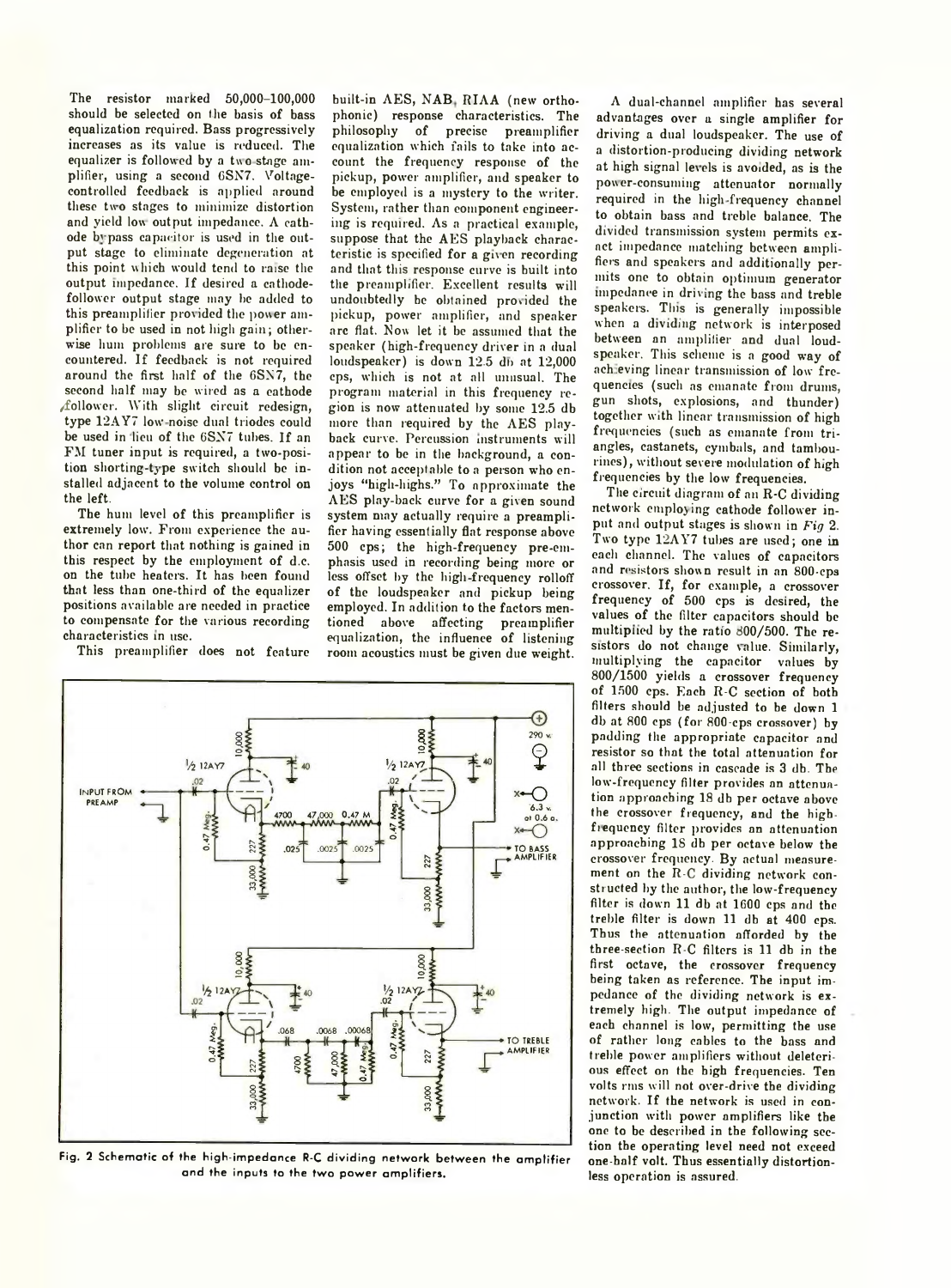

**Fig. 3. Schematic of the power amplifier. Values of R and C in the feedback circuit are discussed in the text.**

A schematic of the basic or power ampifier is shown in *Fig.* 3. The tubes employed are 1-6J7, 1-6J5 and 2-5881. Using tubes selected at random the amplifier is capable of delirering 10 watts at under 1 per cent intermodulation distortion; 12 watts at under 3 per cent. An 18-watt power output is available over the frequency range 20 cps to 140 kcs (by appropriate adjustment of the input voltage) without visible wave form distortion (estimated at under 3 per cent harmonic distortion). The amplifier is absolutely flat at 12 watts output from below 20 cps to 55 kcs for constant-voltare input, dropping to  $-2$  db at 125 kcs;  $-5$  db at 175 kcs and  $-6.5$  db at 200 kcs. One half volt rms will drive the unit to full power output. It will deliver 12 watts for 0.38 volts rms drive. These performance data are based on the use of 10 db feedback.

The component values, i.e., resistors and capacitors associated with the 6J7 voltage amplifier, were selected to minimize intermodulation distortion. It was found desirable to use a voltage divider to obtain screen voltage and to bypass the screen to the cathode of the tube. The b as resistor is almost entirely bypassed; only a small portion of the total resistance being left unbypassed for the applici tion of negative feedback.

The phase splitter, employing a 6J5, is an excellent method of coupling a singleended plate circuit to a push-pull grid circuit. (A phase splitter, as well as a cathode follower, is defined for later usage as "one-half" stage.) This circuit is self-balancing, and distortion is low. Any unbalance effects at high frequencies are g nerally negligible.

The output stage features the use of a P erless type 256Q 20-20 plus transformer. Note that the bias resistor for  $t_{\text{lab}}$  push-pull type 5881 tubes has a value of 125 ohms. The 5881 tube is similar to V. estern Electric type 350B and are interchangeable. Both have "power fila-

ments" in that 1.8 amperes at 6.3 volts is required for cathode heating.

Feedback is applied around the "2.5" stages; the required voltage being taken from the secondary winding of the output transformer. The values of  $R$  and  $C$ in the feedback circuit must be selected by test. The value of *R* controls the amount of feedback (usually expressed in db), and *C* controls the high-frequency ringing, i.e., for the purpose of damping out any small oscillations that may appear on the leading edge of a square wave. The equipment needed to determine the proper value of *R* and optimum value of *C* is: a vacuum tube voltmeter and a sine and square wave generator. It is customary to load the amplifier by a resistor equal to the nominal load impedance of the amplifier when choosing the correct values of *R* and *C,* rather than use the loudspeaker as load. Optimum generator impedance can be obtained by varying the value of *R* in the feedback path and conducting simultaneous listening tests. As *R* is increased the value of feedback is decreased.

This power amplifier is basically simple and utilizes the minimum number of stages required to do the job effectively. Although feedback is applied around "2.5" stages the amplifier is stable with feedback values up to at least 30 db. Many of the popular circuits of today feature the application of large values of feedback around " $3.5$ " to  $4$ stages. This is an invitation to serious trouble. Marginal stability obtains and at some signal levels violent subsonic and supersonic oscillations may be generated. Even though these frequencies may not be heard, i.e., they fall outside the audio spectrum, the power delivering capability of the amplifier is largely consumed. Thus little "clean" power is available in the frequency range of interest. This principle is too frequently overlooked in practice. The power amplifier will deliver a elean signal over its entire frequency range even without feedback. This is not true of one well known circuit which utilizes 20 db of feedback. A sine ware input at 60 kc is likely to appear at the load terminals as a series of triangles!

The writer is of the opinion that an otherwise essentially distortionless amplifier does not require the application of large values of feedback. The use of 20, 40 or 90 db feedback is nonsense. Values of 10 to 15 db voltage-control feedback are adequate for two important reasons:

(a) *Instability tendencies are reduced.* (b) *The experimentally observed bass loss in the frequency region of speaker resonance is minimised.*

It is interesting to note that the designers of theater sound equipment restrict the use of feedback to the 10 or 15 db level.

There may be protests to the effect that the equipment described in this article is not an "all triode" playback system. It would seem meaningless to insist on the exclusive use of triodes in amplifiers until records are available bearing the label " We guarantee all electronic equipments used in making this recording were fitted throughout with triode vacuum tubes." Note also that AM, FM, and TV stations will never measure up to the standards of the perfectionist who insists on the utilization of triode vacuum tubes in every tube application.



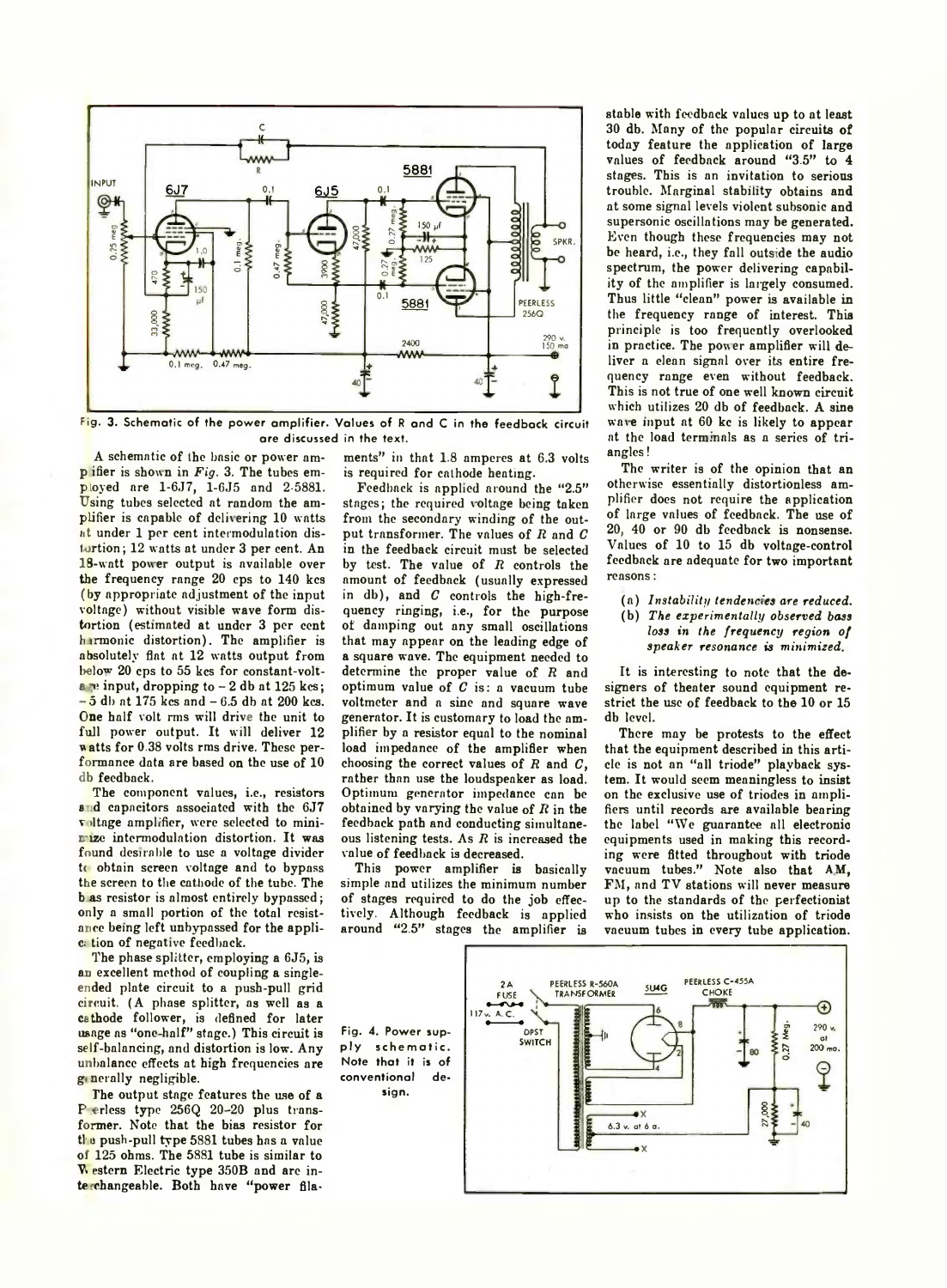

**Fig. 5. Above, the preamplifier; below, the power amplifier. "Building block" construction makes for flexibility.**

**Fig. 6. Above, the power supply is a simple and neat construction; below, the dividing network chassis.**

The power supply illustrated schematically in *Fig.* 4 is entirely conventional. It delivers 290 volts d.c. at 200 ma and 6.3 volts a.c. at 6 a. To minimize hum in the playback system, the heater winding is operated at a positive potential of about 29 volts, the center tap of the winding being heavily bypassed to ground. Although often omitted from commercial equipment, the bypass capacitor is a circuit element vital to the successful operation of this hum reduction scheme. Because of the relatively low d.c. voltages required for operation of the preamplifier, R-C dividing network and power amplifier, one may expect that 450-volt electrolytic filter capacitors, if used throughout the equipment, will have exceptionally long life.

The writer believes in building equipment with the best parts available. All coupling capacitors should be rated at  $600$  volts, and if  $0.1$  µf and less in capacitance should have a leakage resistance of at least 1500 megohms. The bass



**Fig. 7. Above, left, bottom view of the preamplifier with the base plate removed to show layout of parts and wiring. Fig. 8. Above, right, bottom view of power amplifier with base plate removed.**



**Fig. 9. Underside of dividing network chassis.**

and treble controls in the preamplifier should be of the shorting type and feature silver contacts and steatite insulation. Capacitors used in the equalization circuits should be 5-per cent tolerance silver micas (except possibly in the largest sizes). Resistors in these circuits should be within 5 per cent of specified values, or better. Very precise values of resistance and capacitance are required in the filters of the dividing network. In the push-pull portion of the power amplifier the capacitors and resistors used should be selected for balance. The most reliable volume controls that can be obtained should be used, in log-taper form. In general, resistors rated at 1 watt dissipation are adequate, except in the following instances: The 33,000-ohm resistors in the dividing network are 2 watt types as is the 2400-ohm resistor in the power amplifier, and the 125-ohm bias